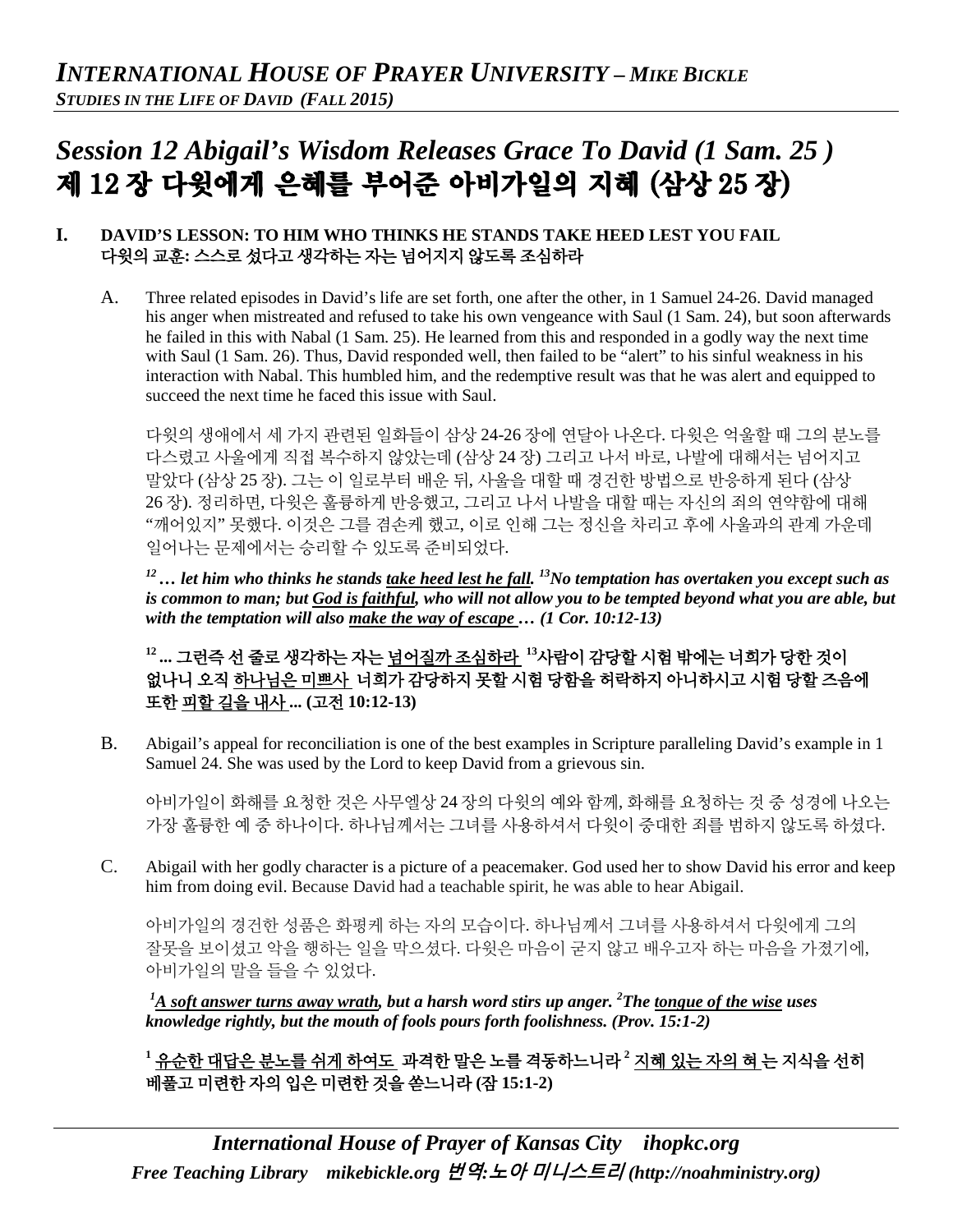D. Solomon warned about women with beauty who lack discernment (Prov. 11:22). The women in Israel wore earrings and nose rings as jewelry. Solomon used the example of a pig, which was an unclean animal according to the law; a nose ring cannot beautify it. In a similar way, there is no physical adornment that can substitute for lack of discretion or discernment. Outward beauty without godly conduct has no lasting value; it makes a physically beautiful person "morally ugly."

솔로몬은 아름다운 여인이 삼가지 않는 것에 대해서 경고했다 (잠 11:22). 이스라엘 여인들은 보석으로 귀걸이와 코에 고리를 했다. 솔로몬은 돼지를 예로 들었는데, 돼지는 율법에 의하면 부정한 동물이었기에, 코고리도 돼지를 아름답게 할 수는 없다. 마찬가지로, 물리적으로 꾸미는 것으로는 삼가는 것 혹은 분별력이 부족한 것을 대체할 수 없다는 것이다. 경건한 행실이 없는 외적인 아름다움만은 영속적인 가치가 없으며, 이는 육체적으로 아름다운 사람도 "도덕적으로 추하게" 할 수 밖에 없다.

*22As a ring of gold in a swine's snout, so is a lovely woman who lacks discretion. (Prov. 11:22)*

# **<sup>22</sup>**아름다운 여인이 삼가지 아니하는 것 은 마치 돼지 코에 금 고리 같으니라 **(**잠 **11:22)**

*3 Do not let your adornment be merely outward—arranging the hair, wearing gold, or putting on fine apparel—4 rather let it be the hidden person of the heart, with the incorruptible beauty of a gentle and quiet spirit, which is very precious in the sight of God. 5 For in this manner, in former times, the holy women who trusted in God also adorned themselves… (1 Pet. 3:3-5)*

**<sup>3</sup>** 너희 단장은 머리를 꾸미고 금을 차고 아름다운 옷을 입는 외모로 하지 말고 **<sup>4</sup>** 오직 마음에 숨은 사람을 온유하고 안정한 심령의 썩지 아니할 것으로 하라 이는 하나님 앞에 값진 것이니라 **<sup>5</sup>** 전에 하나님께 소망을 두었던 거룩한 부녀들도 이와 같이 자기 남편에게 순종함으로 자기를 단장하였나니 **... (**벧전 **3:3-5)**

## **II. SAMUEL DIED AND DAVID MOVED TO THE WILDERNESS OF PARAN (1 SAM. 25:1)** 사무엘이 죽고 다윗이 바란 광야로 이동함

A. The prophet Samuel's death was a great loss for David as well as Israel (25:1). Samuel's death undoubtedly brought great pain to David and dashed any hopes of a lasting reconciliation with Saul.

선지자 사무엘의 죽음은 이스라엘뿐 아니라 다윗에게도 큰 슬픔이었다 (25:1). 사무엘의 죽음은 의심의 여지없이 다윗에게 큰 아픔을 주었고 사울과의 화해에 대한 기대도 날려버렸다.

*1 Then Samuel died; and the Israelites gathered together and lamented for him, and buried him at his home in Ramah. And David arose and went down to the Wilderness of Paran. (1 Sam. 25:1)*

# **<sup>1</sup>** 사무엘이 죽으매 온 이스라엘 무리가 모여 그를 두고 슬피 울며 라마 그의 집에서 그를 장사한지라 다윗이 일어나 바란 광야 로 내려가니라 **(**삼상 **25:1)**

B. Samuel's death is possibly what caused David to relocate further south, to the wilderness of Paran.

다윗은 아마도 사무엘의 죽음으로 인해 더 남쪽 지역인 바란 광야로 옮기게 됐을 것이다.

C. David moved south to the area of Paran or Maon. The Hebrew indicates to Paran, in the central portion of the Sinai Peninsula. The NIV used the LXX, which states it was the Desert of Maon.

다윗은 남쪽 지역인 바란 혹은 마온 지역으로 이동했다. 히브리인들은 바란을 시나이 반도의 중부 지방으로 나타낸다. NIV 번역본은 칠십인역을 사용해서 그것을 마온 광야라고 설명한다.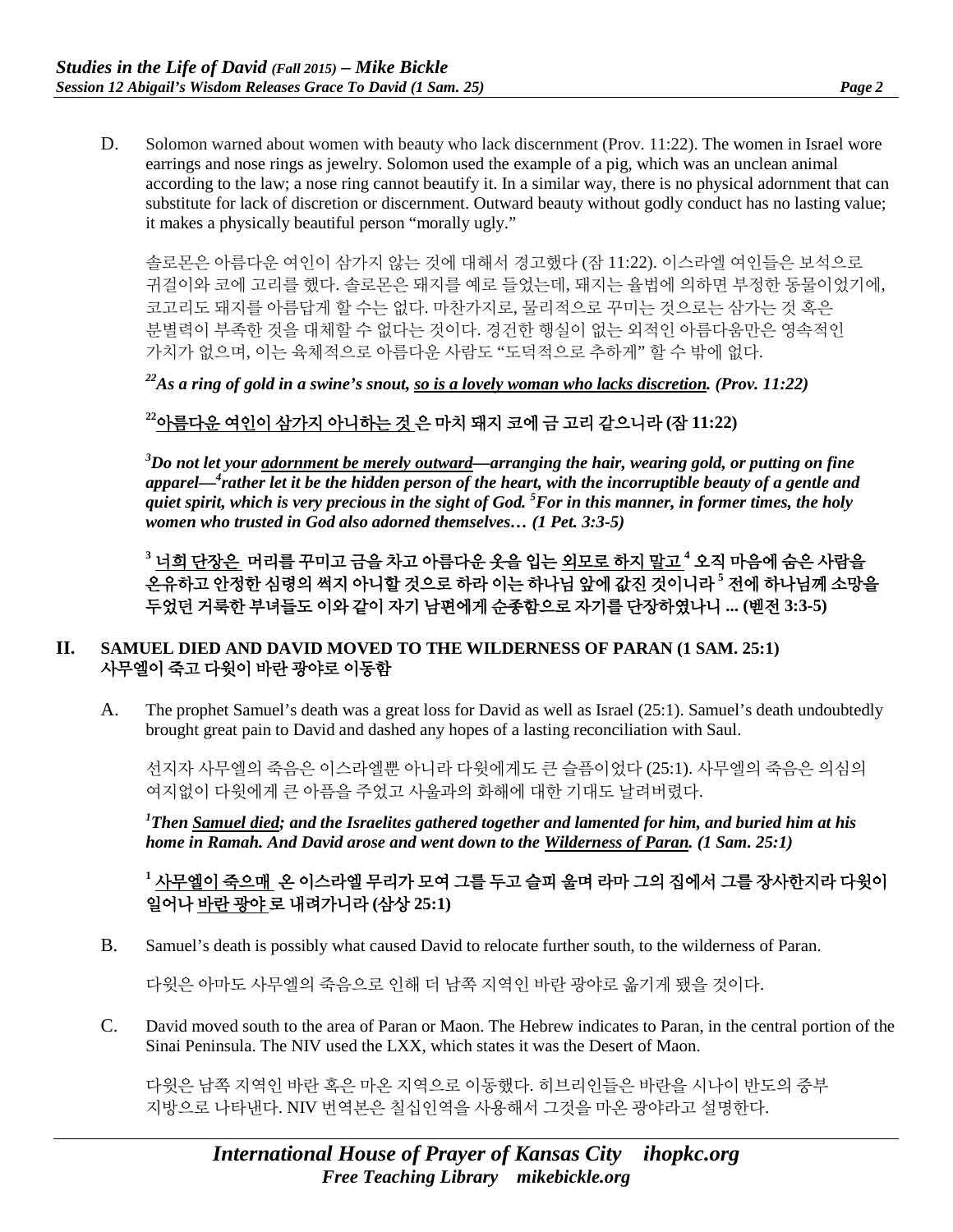#### **III. A DESCRIPTION OF NABAL AND ABIGAIL (1 SAM. 25:2-3)** 나발과 아비가일에 대한 묘사 **(**삼상 **25:2-3)**

A. Nabal was very wealthy man who was foolish, harsh, and evil. His wife Abigail was a woman of good understanding. They lived in Maon, but owned much land and a business with livestock located one mile away in the Judean town of Carmel (this is not the same as Mt. Carmel). Nabal was from the family line of Caleb (an esteemed family in Judah); thus, he was David's kinsmen.

나발은 어리석고, 냉정하며 악하면서도 아주 부유한 사람이었다. 그의 아내 아비가일은 총명한 여인이었다. 그들은 마온에서 살았는데, 많은 땅을 소유했고 조금 떨어진 갈멜(갈멜산과 다른 곳임)이라는 유대 마을에서 가축을 기르는 것을 생업으로 삼고 있었다. 나발은 갈렙의 가문 (유다의 존경받는 가문)으로, 다윗의 친족이었다.

*2 Now there was a man in Maon whose business was in Carmel, and the man was very rich. He had three thousand sheep and a thousand goats. And he was shearing his sheep in Carmel. 3 The name of the man was Nabal, and the name of his wife Abigail. And she was a woman of good understanding and beautiful appearance; but the man was harsh and evil in his doings. He was of the house of Caleb. (1 Sam. 25:2-3)*

**<sup>2</sup>** 마온에 한 사람이 있는데 그의 생업이 갈멜에 있고 심히 부하여 양이 삼천 마리요 염소가 천 마리이므로 그가 갈멜에서 그의 양 털을 깎고 있었으니 **<sup>3</sup>** 그 사람의 이름은 나발이요 그의 아내의 이름은 아비가일 이라 그 여자는 총명하고 용모가 아름다우나 남자는 완고하고 행실이 악하며 그는 갈렙 족속 이었더라 **(**삼상 **25:2-3)**

B. **Shearing sheep**: Sheep shearing happened twice a year (spring and fall) and was a time of festivity because of the profits associated with selling the wool (2 Sam. 13:23-24).

양 털 깎기: 양 털 깎기는 일 년에 두 번하는데 (봄철과 가을철), 이 때는 양모를 판 수익으로 축제를 여는 기간이었다 (삼하 13:23-24).

#### **IV. NABAL REFUSED DAVID'S REQUEST FOR FOOD AND PROVISIONS (1 SAM. 25:4-11)** 나발이 다윗의 식량에 대한 요청을 거절하다 **(**삼상 **25:4-11)**

A. David sent men to ask Nabal, his wealthy kinsman, to bless them with food as David's men had served as a security force for his kinsman's animals (25:4-8). The value of this protection was seen when the Philistines attacked nearby Keilah (23:5). David was suggesting that he was entitled to an unspecified but appropriate gift in return for the protection he provided.

다윗은 그의 부유한 친족인 나발에게 사람들을 보내어, 다윗의 사람들이 그의 친족의 가축을 보호해 주었으니 나발이 음식으로 그들을 축복해줄 것을 요청했다 (25:4-8). 이런 보호가 얼마나 중요한지는 블레셋이 그일라를 공격했던 사건을 볼 때 알 수 있다 (23:5). 다윗은 자신이 제공한 보호에 대해 자격이 있기에 정당한 보상으로 답례를 제안하고 있는 것이었다.

<sup>4</sup>When David heard in the wilderness that Nabal was shearing his sheep, <sup>5</sup>David sent ten young *men…6 You shall say to him…,'Peace to your house, and peace to all that you have! 7 …Your shepherds were with us, and we did not hurt them, nor was there anything missing from them all the while they were in Carmel. 8 …Let my young men find favor in your eyes, for we come on a feast day. Please give whatever*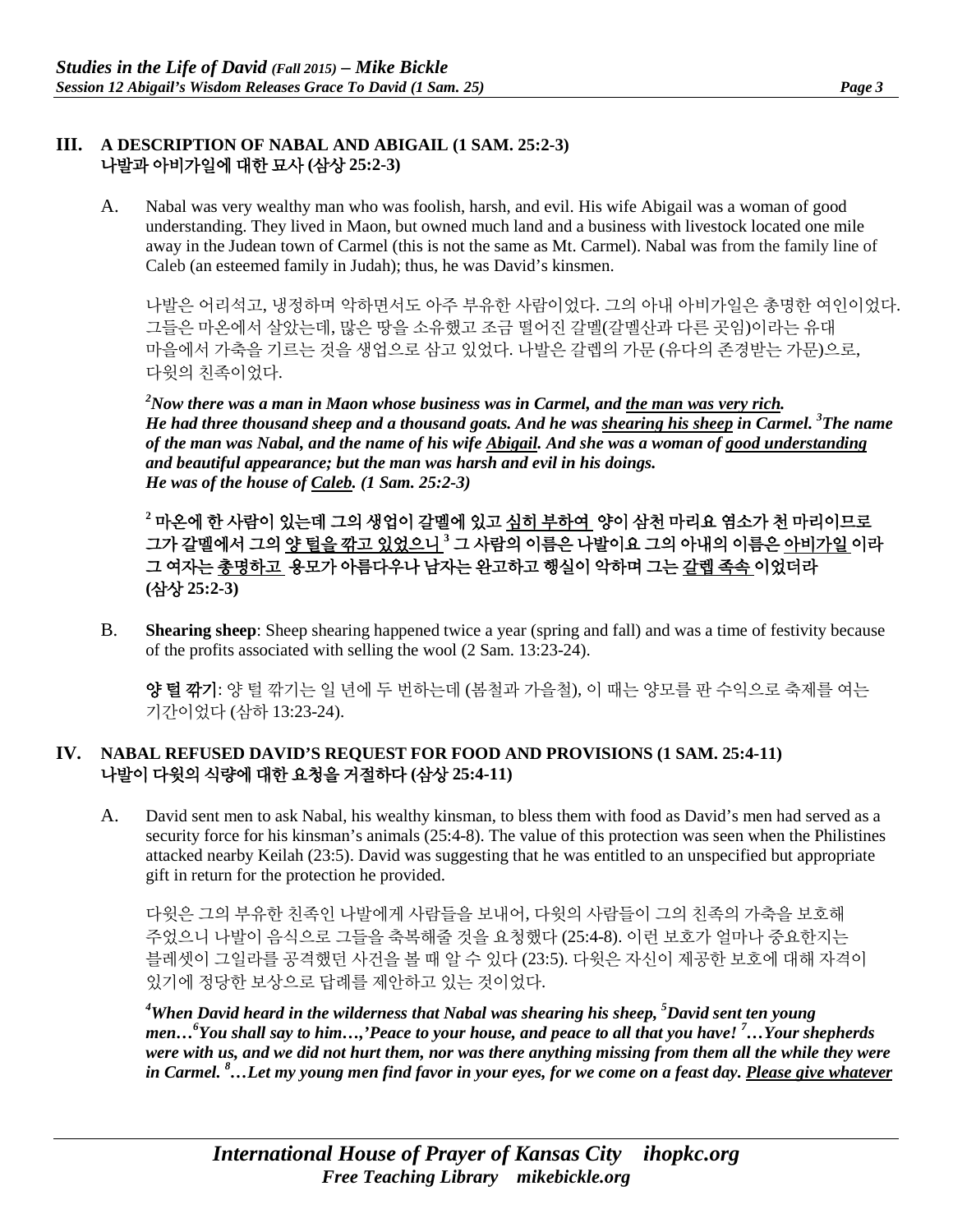*comes to your hand to your servants and to your son David.'" (1 Sam. 25:4-8)*

**<sup>4</sup>** 다윗이 나발이 자기 양 털을 깎는다 함을 광야에서 들은지라 **<sup>5</sup>** 다윗이 이에 소년 열 명을 보내며 **... <sup>6</sup>** 그 부하게 사는 자에게 이르기를 너는 평강하라 네 집도 평강하라 네 소유의 모든 것도 평강하라 **7 ...** 네 목자들이 우리와 함께 있었으나 우리가 그들을 해하지 아니하였고 그들이 갈멜에 있는 동안에 그들의 것을 하나도 잃지 아니하였나니 **<sup>8</sup> ...** 그런즉 내 소년들이 네게 은혜를 얻게 하라 우리가 좋은 날에 왔은즉 네 손에 있는 대로 네 종들과 네 아들 다윗에게 주기를 원하노라 하더라 하라 **(**삼상 **25:4-8)**

B. Nabal responded negatively to David's request (25:9-11) in a way that expressed his harsh and evil character. He insinuated that David and his men were slaves broken "away from their masters."

나발은 다윗의 요청에 대해 냉혹하고 악한 성품을 드러내며 부정적으로 반응했다 (25:9-11). 그는 다윗과 그의 사람들이 "그들의 주인을 억지로 떠난" 종들이라고 빗대어 말했다.

*10Nabal answered David's servants, and said, "Who is David, and who is the son of Jesse? There are many servants nowadays who break away each one from his master. 11Shall I then take my bread and my water and my meat … and give it to men when I do not know where they are from?" (1 Sam. 25:9-11)*

**<sup>9</sup>** 다윗의 소년들이 가서 다윗의 이름으로 이 모든 말을 나발에게 말하기를 마치매 **<sup>10</sup>** 나발이 다윗의 사환들에게 대답하여 이르되 다윗은 누구며 이새의 아들 은 누구냐 요즈음에 각기 주인에게서 억지로 떠나는 종이 많도다 **<sup>11</sup>** 내가 어찌 내 떡과 물과 내 양 털 깎는 자를 위하여 잡은 고기를 가져다가 어디서 왔는지도 알지 못하는 자들에게 주겠느냐 한지라 **(**삼상 **25:9-11)**

## **V. DAVID RESPONDED IN ANGER AND ABIGAIL IN WISDOM (1 SAM. 25:12-35)** 다윗은 분노로 반응했고 아비가일은 지혜로 반응했다 **(**삼상 **25:12-35)**

A. David was insulted by Nabal and responded in anger, mobilizing his men to kill Nabal.

다윗은 나발에게 모욕을 당하고 분노했으며, 나발을 죽이기 위해 자신의 사람들을 동원했다.

*12David's young men turned on their heels and went back; and they came and told him all these words. 13Then David said to his men, "Every man gird on his sword." So every man girded on his sword, and David also girded on his sword. And about four hundred men went with David, and two hundred stayed with the supplies. (1 Sam. 25:12-13)*

## **<sup>12</sup>** 이에 다윗의 소년들이 돌아서 자기 길로 행하여 돌아와 이 모든 말을 그에게 전하매 **<sup>13</sup>** 다윗이 자기 사람들에게 이르되 너희는 각기 칼을 차라 하니 각기 칼을 차매 다윗도 자기 칼을 차고 사백 명 가량은 데리고 올라가고 이백 명은 소유물 곁에 있게 하니라 **(**삼상 **25:12-13)**

B. Abigail was informed of Nabal's bad treatment of David and of the impending disaster (25:14-17). Her servant urged her to respond quickly since Nabal's entire household was in great danger.

아비가일은 나발이 다윗을 험하게 대했고, 재난이 임박했음에 대해 들었다 (25:14-17). 그녀의 하인은 나발의 온 집안이 큰 위험에 처해 있었기에, 아비가일이 재빨리 행동하기를 종용했다.

*14One of the young men told Abigail…saying, "Look, David sent messengers from the wilderness to greet our master; and he reviled them. 15But the men were very good to us…16They were a wall to us both by night and day, all the time we were with them keeping the sheep. 17Now therefore, know and consider what*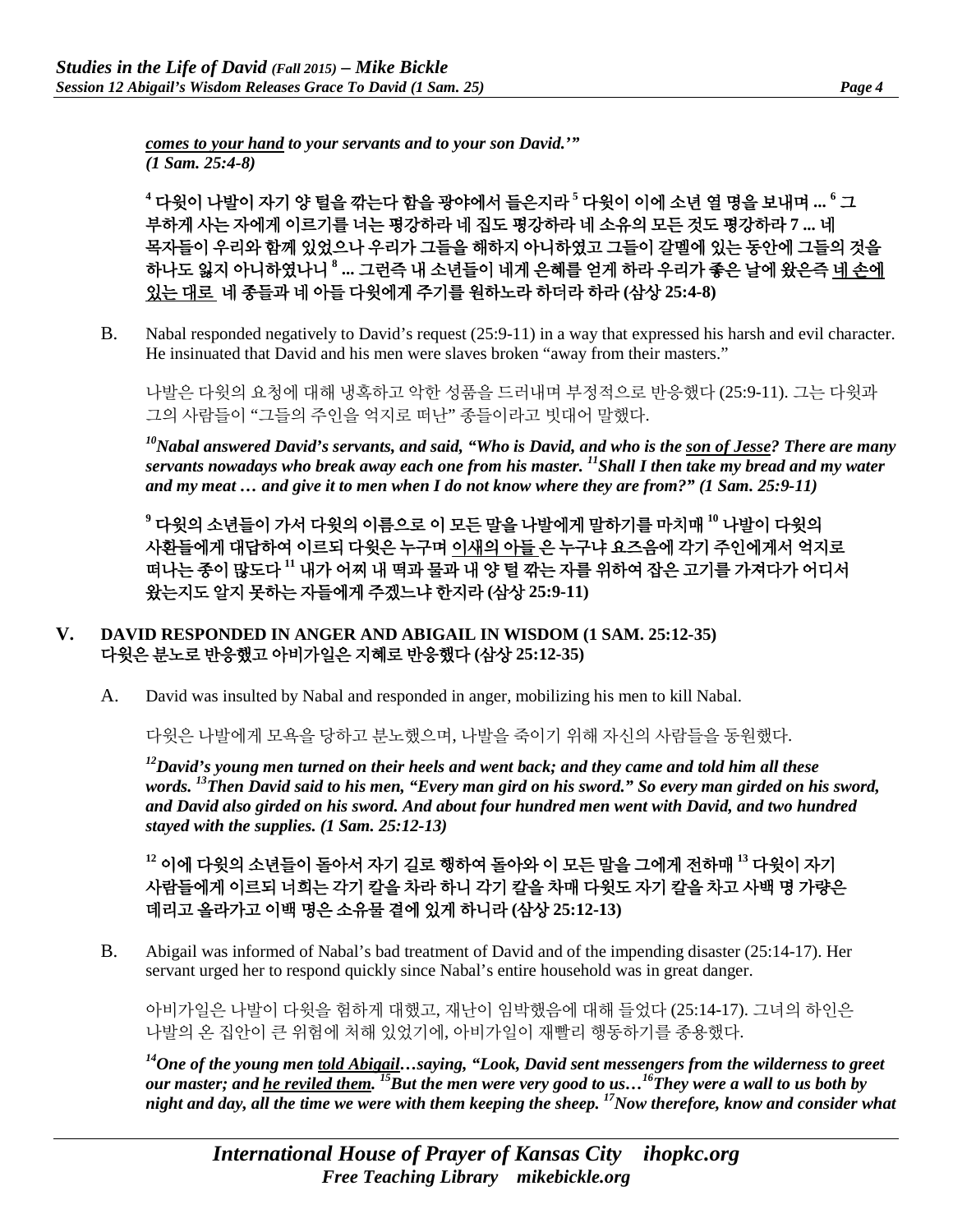*you will do, for harm is determined against our master and against all his household. For he is such a scoundrel that one cannot speak to him." (1 Sam. 25:14-17)*

**<sup>14</sup>** 하인들 가운데 하나가 나발의 아내 아비가일에게 말하여 이르되 다윗이 우리 주인에게 문안하러 광야에서 전령들을 보냈거늘 주인이 그들을 모욕하였나이다 **<sup>15</sup>** 우리가 들에 있어 그들과 상종할 동안에 그 사람들이 우리를 매우 선대하였으므로 **... <sup>16</sup>** 우리가 양을 지키는 동안에 그들이 우리와 함께 있어 밤낮 우리에게 담이 되었음이라 **<sup>17</sup>** 그런즉 이제 당신은 어떻게 할지를 알아 생각하실지니 이는 다윗이 우리 주인과 주인의 온 집을 해하기로 결정하였음이니이다 주인은 불량한 사람이라 더불어 말할 수 없나이다 하는지라 **(**삼상 **25:14- 17)**

C. Abigail sent a message with a generous gift to David (25:18-19). David was about to seriously harm his spiritual life and future calling as king, but the Lord intervened to protect him by stirring Abigail to action at just the right time. Just prior, when David had been mistreated by Saul, he entrusted the situation to God to intervene. This time David needed God's gracious intervention to deliver him.

아비가일은 다윗에게 후한 선물과 함께 전갈을 보냈다 (25:18-19). 다윗은 자신의 영적인 부분과 왕이라는 미래의 소명을 심각하게 손상시킬 위기에 처했지만, 주님은 정확한 타이밍에 아비가일을 감동시키셔서 다윗을 보호하도록 개입하셨다. 다윗은 바로 직전에 사울로부터 억울한 일을 당했었을 때, 그 상황에 대해 하나님께서 간섭하시도록 맡겼었다. 그러나 이번에는 하나님께서 은혜롭게 개입하셔서 그를 구해 주셔야만 했다.

*18Then Abigail made haste and took two hundred loaves of bread, two skins of wine, five sheep already dressed, five seahs [a bushel] of roasted grain, one hundred clusters of raisins, and two hundred cakes of figs, and loaded them on donkeys. 19She said to her servants, "Go on before me; see, I am coming after you." But she did not tell her husband Nabal. (1 Sam. 25:18-19)*

**<sup>18</sup>** 아비가일이 급히 떡 이백 덩이와 포도주 두 가죽 부대와 잡아서 요리한 양 다섯 마리와 볶은 곡식 다섯 세아**[**한 부셸**]**와 건포도 백 송이와 무화과 뭉치 이백 개를 가져다가 나귀들에게 싣고 **<sup>19</sup>** 소년들에게 이르되 나를 앞서 가라 나는 너희 뒤에 가리라 하고 그의 남편 나발에게는 말하지 아니하니라 **(**삼상 **25:18-19)**

D. David and Abigail met the first time in a remote place under the cover of a hill (25:20-23). David's sinful reaction is seen in a conversation that is made known in a parenthetical clause (25:21-22). David was venting his offense and anger towards Nabal as he was journeying to meet Abigail in the mountains. We are surprised to see such hatefulness and bitterness being expressed by David. In anger, David made an oath to kill every male that was related to Nabal (25:22). He gave himself an "out" in this oath by pronouncing a curse on his enemies if the oath was not kept.

다윗과 아비가일은 산 호젓한 곳 아래에서 마주쳤다 (25:20-23). 다윗의 죄악된 반응은 삽입된 구절에 기록된 대화에서 볼 수 있다 (25:21-22). 다윗은 모욕에 분통을 터뜨리고 나발에 대해 분노하는 가운데 아비가일을 만나게 될 산 길을 지나고 있었다. 다윗이 이런 증오와 쓴 마음을 드러낸 사실은 매우 놀랍다. 다윗은 분노하며 나발에게 속한 모든 남자들을 다 죽이겠다고 맹세했다 (25:22). 그는 만일 이 맹세가 지켜지지 않을 시 자신에게 저주가 내려질 것에 대해 "자청"했다.

*20….on the donkey she went down under cover of the hill; and there were David and his men, coming down toward her…21David had said, "Surely in vain I have protected all that this fellow has in the wilderness…and he has repaid me evil for good. 22May God do so, and more also, to the enemies of David, if I leave one male of all who belong to him by morning light."* <sup>23</sup>Now when Abigail saw David, she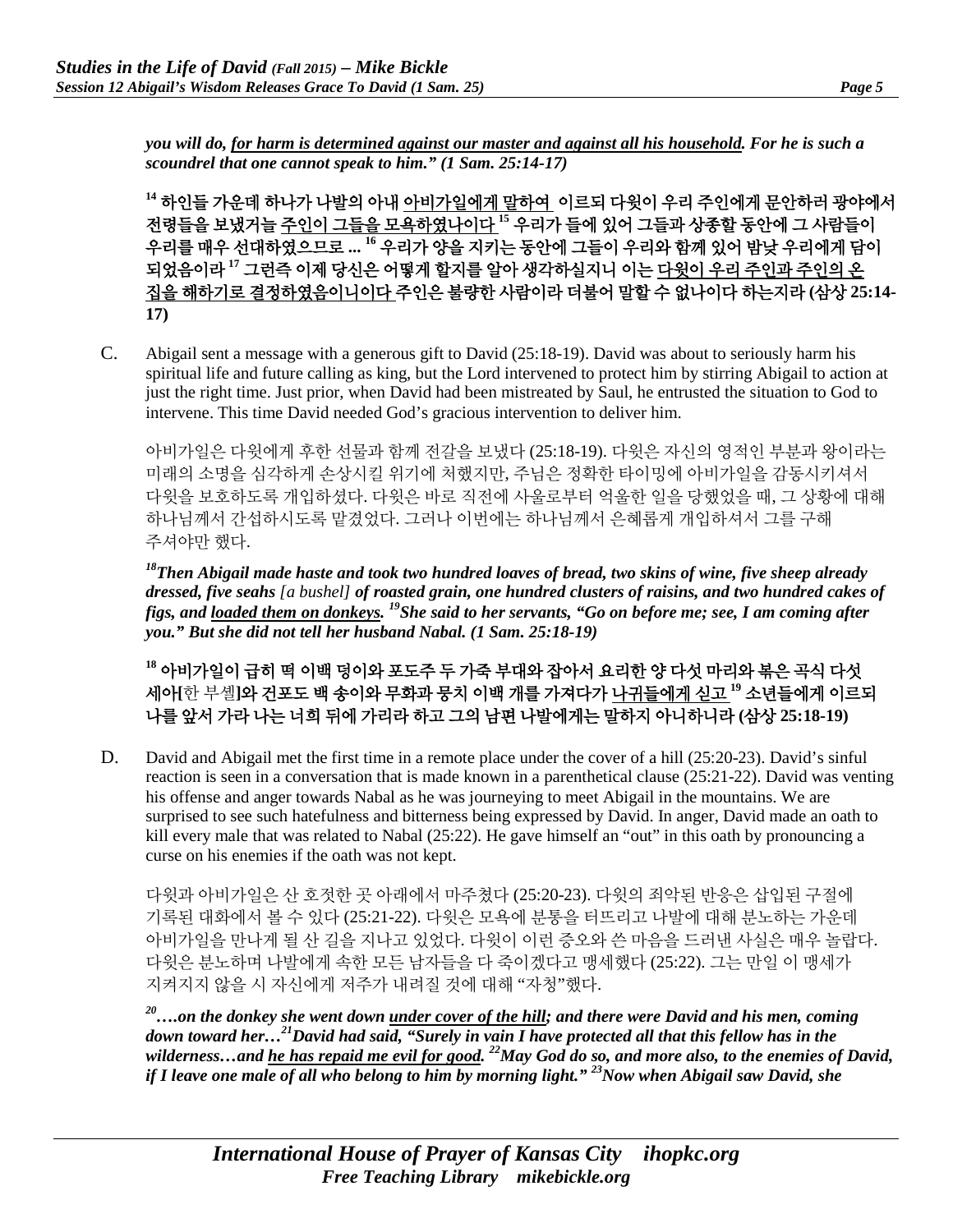*dismounted quickly from the donkey…and bowed down to the ground. (1 Sam. 25:20-23)*

**<sup>20</sup>** 아비가일이 나귀를 타고 산 호젓한 곳을 따라 내려가더니 다윗과 그의 사람들이 자기에게로 내려오는 그들과 마주치니라 **<sup>21</sup>** 다윗이 이미 말하기를 내가 이 자의 소유물을 광야에서 지켜 그 모든 것을 하나도 손실이 없게 한 것이 진실로 허사라 그가 악으로서 나의 선을 갚는도다 **<sup>22</sup>** 내가 그에게 속한 모든 남자 가운데 한 사람이라도 아침까지 남겨 두면 하나님은 다윗에게 벌을 내리시고 또 내리시기를 원하노라 하였더라 **<sup>23</sup>** 아비가일이 다윗을 보고 급히 나귀에서 내려 다윗 앞에 엎드려 그의 얼굴을 땅에 대니라 **(**삼상 **25:20-23)**

E. Abigail's wise and godly to appeal to David (25:24-31): This is one of the most remarkable appeals in the Bible. Her appeal began with nonverbal actions expressing her humility and respect as "she fell at his feet" with a request for mercy (v. 24). Only after these acts did she begin to speak.

아비가일의 지혜롭고 경건한 요청 (25:24-31): 이것은 성경에서 가장 주목할 만한 요청들 중에 하나다. 그녀는 "그의 앞에 엎드림"으로 자신의 겸손과 존경을 나타내는 말 없는 행동으로 다윗에게 자비를 구하며 간청을 시작했다 (24 절). 그녀는 이러한 행동 이후에야 이야기를 시작했다.

*24She fell at his feet and said: "On me, my lord, on me let this iniquity be…25I, your maidservant, did not see the young men…whom you sent. 26…the LORD has held you back from coming to bloodshed and from avenging yourself with your own hand…28For the LORD will certainly make for my lord an enduring house, because my lord fights the battles of the LORD, and evil is not found in you throughout your days. 29Yet a man [Saul] has risen to…seek your life, but the life of my lord shall be bound in the bundle of the living with the LORD your God; and the lives of your enemies He shall sling out, as from the pocket of a sling. 30It shall come to pass, when the LORD …has appointed you ruler over Israel, 31that this will be no grief to you, nor offense of heart to my lord, either that you have shed blood without cause, or that my lord has avenged himself. But when the LORD has dealt well with my lord, remember your maidservant." (1 Sam. 25:24-31)*

**<sup>24</sup>** 그가 다윗의 발에 엎드려 이르되 내 주여 원하건대 이 죄악을 나 곧 내게로 돌리시고 **... <sup>25</sup> ...** 여종은 내 주께서 보내신 소년들을 보지 못하였나이다 **<sup>26</sup>** 내 주여 여호와께서 살아 계심을 두고 맹세하노니 내 주도 살아 계시거니와 내 주의 손으로 피를 흘려 친히 막으셨으니 **... <sup>28</sup>** 주의 여종의 허물을 용서하여 주옵소서 여호와께서 반드시 내 주를 위하여 든든한 집 을 세우시리니 이는 내 주께서 여호와의 싸움을 싸우심이요 내 주의 일생에 내 주에게서 악한 일을 찾을 수 없음이니이다 **<sup>29</sup>** 사람**[**사울**]**이 일어나서 내 주를 쫓아 내 주의 생명을 찾을지라도 내 주의 생명은 내 주의 하나님 여호와와 함께 생명 싸개 속에 싸였을 것이요 내 주의 원수들의 생명은 물매로 던지듯 여호와께서 그것을 던지시리이다 **... <sup>31</sup>** 내 주께서 무죄한 피를 흘리셨다든지 내 주께서 친히 보복하셨다든지 함으로 말미암아 슬퍼하실 것도 없고 내 주의 마음에 걸리는 것도 없으시리니 다만 여호와께서 내 주를 후대하실 때에 원하건대 내 주의 여종을 생각하소서 하니라 **(**삼상 **25:24-31)**

F. David was both corrected and encouraged by her words. Her humble tone without sarcasm or accusation or anger made her appeal effective. Abigail began with a confession of "sin" (v. 24). Without excusing her husband's acts, she accepted the blame for David's mistreatment of him.

다윗은 그녀의 말로 인해 자신의 잘못을 바로 잡았을 뿐 아니라 격려를 얻았다. 냉소나 비난 혹은 분노가 아닌 겸손한 어조로 인해 그녀의 간청은 효과적으로 전달될 수 있었다. 아비가일은 "죄"를 고백하는 것에서 시작했다 (24 절). 그녀는 자신의 남편의 행동을 변명하기보다, 그가 다윗에게 부당한 대우를 한 것의 책임을 인정했다.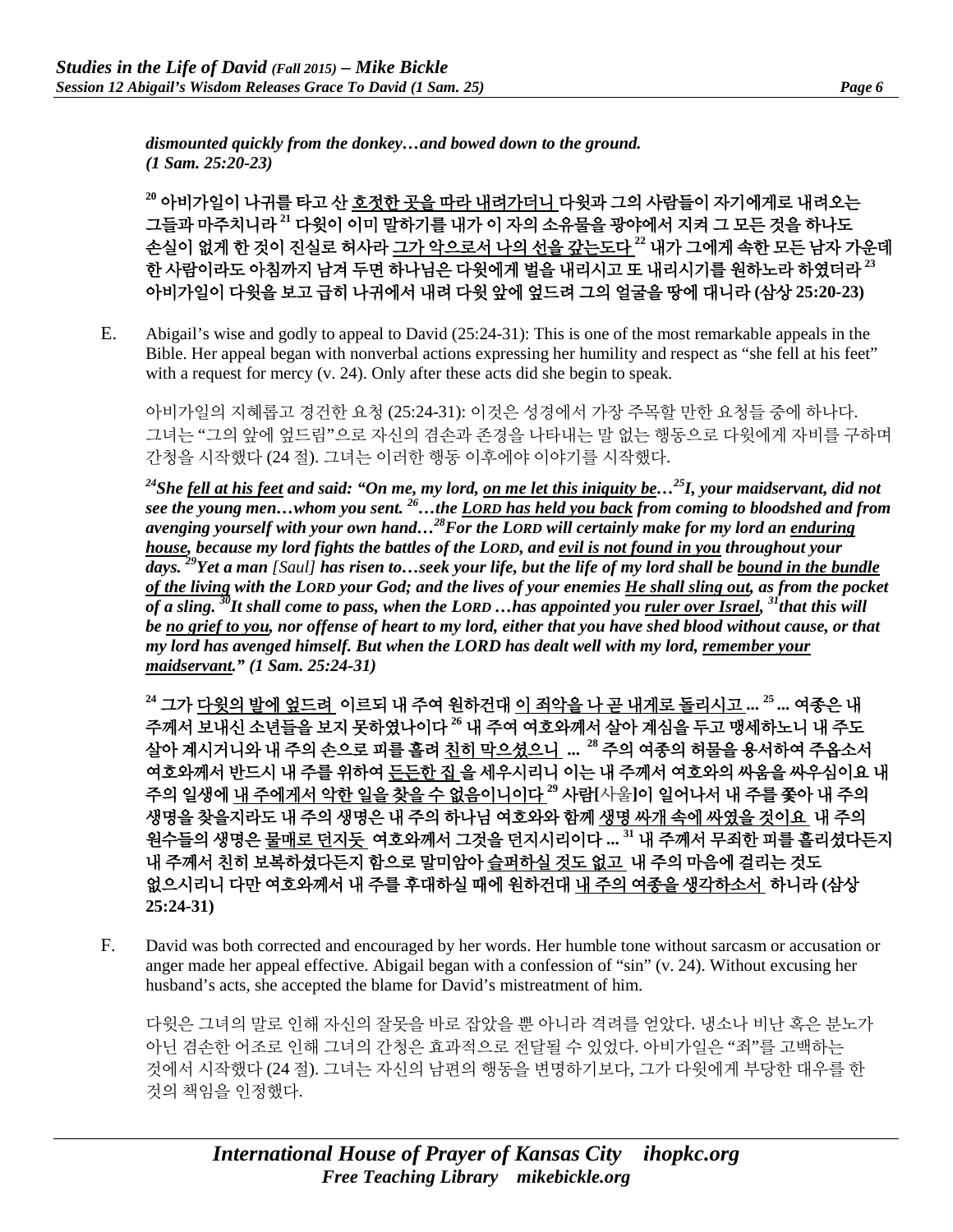G. Abigail was appealing for David to save himself as well as her family. She successfully averted disaster as she spoke of David's destiny, reminding him of who he was before God. Her wise words and actions saved David from a great sin of shedding blood. In killing innocent men, he would break a serious command of God, which would result in judgment coming to him (Ex. 23:7).

아비가일은 그녀의 가족뿐 아니라 다윗이 자신을 보호하고 구할 것을 간청했다. 그녀는 다윗이 하나님 앞에서 누구인지를 상기시키고 그의 부르심을 언급함으로써, 성공적으로 참사를 면하게 했다. 그녀의 지혜로운 말과 행동은 다윗이 살인이라는 엄청난 죄를 짓지 않도록 했다. 다윗은 무고한 사람들을 죽여서 하나님의 준엄한 명령을 범할 수도 있었고, 심판을 받게 될 수도 있었다 (출 23:7).

*7 Keep yourself far from a false matter; do not kill the innocent and righteous. For I will not justify the wicked. (Ex. 23:7)*

# **<sup>7</sup>** 거짓 일을 멀리 하며 무죄한 자와 의로운 자를 죽이지 말라 나는 악인을 의롭다 하지 아니하겠노라 **(**출 **23:7)**

H. David received Abigail's wise appeal (25:32-35). One of David's defining characteristics was his teachable spirit, able to receive correction from people. David affirmed her words that the Lord used to prevent him from entering into bloodguilt as well as from doing evil to Abigail.

다윗은 아비가일의 지혜로운 간청을 받아들였다 (25:32-35). 다윗의 주요 성품들 중에 하나는 배우기를 원하는 마음으로서, 그는 사람들이 자신을 교정해주는 것을 받아들이는 사람이었다. 다윗은 주님께서 아비가일을 사용하셔서 자신이 아비가일에게 악을 행하지 않을 뿐 아니라 살인죄를 저지르지 않도록 하셨다는 것을 스스로 인정했다.

*32David said to Abigail: "Blessed is the LORD God of Israel, who sent you this day to meet me! 33And blessed is your advice…because you have kept me this day from coming to bloodshed… 34For…unless you had hurried and come to meet me, surely by morning light no males would have been left to Nabal 35…See, I have heeded your voice and respected your person." (1 Sam. 25:32-35)*

**<sup>32</sup>** 다윗이 아비가일에게 이르되 오늘 너를 보내어 나를 영접하게 하신 이스라엘의 하나님 여호와를 찬송할지로다 **<sup>33</sup>** 또 네 지혜를 칭찬할지며 또 네게 복이 있을지로다 오늘 내가 피를 흘릴 것과 친히 복수하는 것을 네가 막았느니라 **<sup>34</sup> ...** 네가 급히 와서 나를 영접하지 아니하였다면 밝은 아침에는 과연 나발에게 한 남자도 남겨 두지 아니하였으리라 하니라 **<sup>35</sup> ...** 내가 네 말을 듣고 네 청을 허락하노라 **(**삼상 **25:32-35)**

I. Abigail's actions—assuming responsibility for her husband's actions, giving money to help his enemies, and speaking encouragement with a prophetic element—saved the day for her family and for David. David accepted her appeal and turned his armed force back, then sent her home in peace.

아비가일의 행동, 즉 남편의 행동에 대해 책임을 진 것, 그의 대적들을 돕기 위해 돈을 사용한 것, 그리고 예언적인 언어로 귄면의 말을 한 것 등은 그녀의 가족과 다윗을 곤경으로부터 면하게 했다. 다윗은 그녀의 간청을 받아들여 그의 무장한 군대를 철수시킨 다음, 그녀를 평안히 집으로 돌려보냈다.

## **VI. THE DEATH OF NABAL AND ABIGAIL'S MARRIAGE TO DAVID (1 SAM. 25:36-44)** 나발의 죽음과 다윗과 아비가일의 결혼 **(**삼상 **25:36-44)**